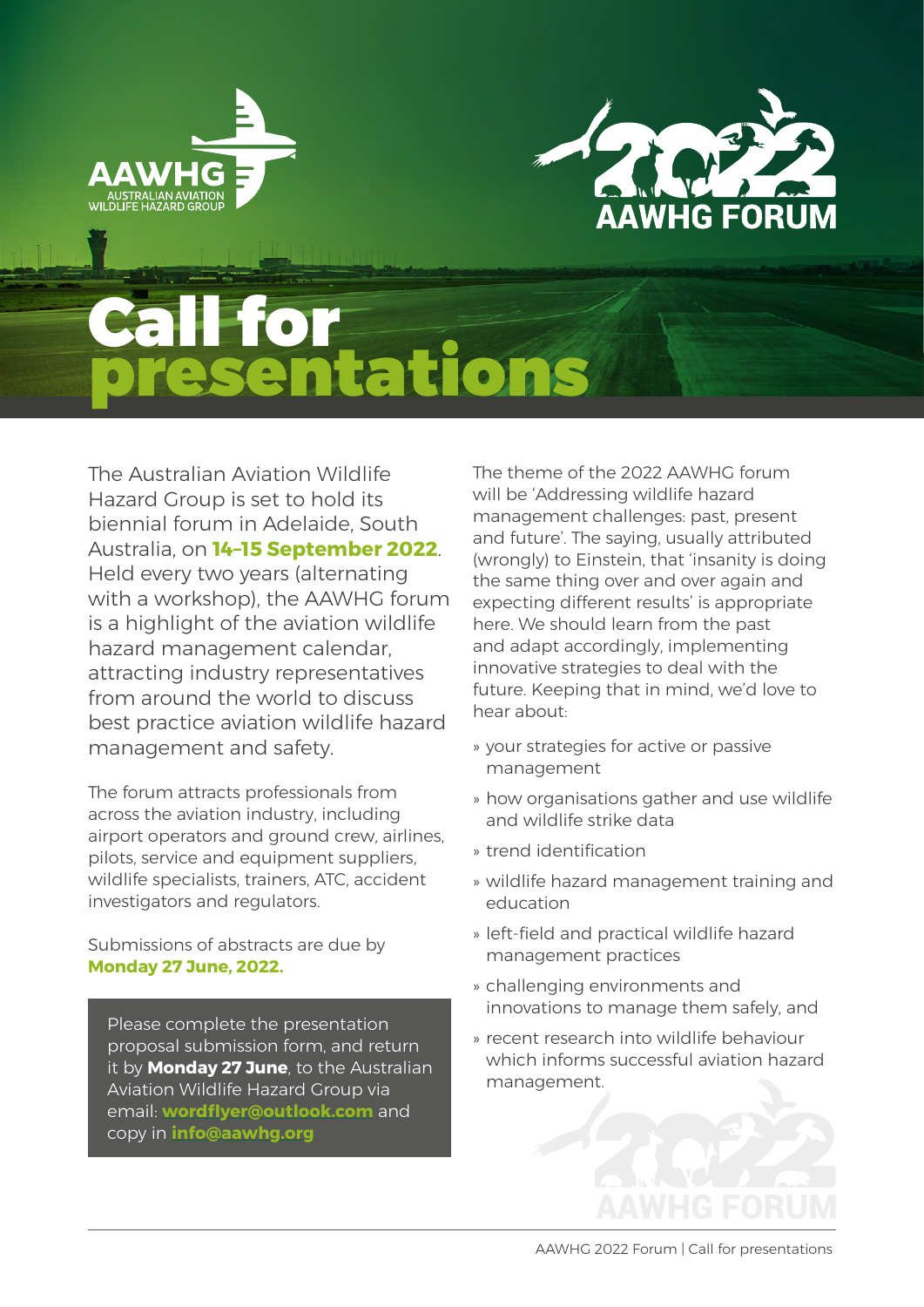### Presentation proposal submission form

I wish to present a paper at the 2022 AAWHG Forum, and have included a brief (of no more than 250 words) of the proposed paper, plus my resume/CV (of no more than one page).

#### **Presenter information**

Author's name (please print):

| Position:              |  |
|------------------------|--|
| Organisation:          |  |
| Email:                 |  |
| Phone:                 |  |
| Title of presentation: |  |

#### **Objectives**

What will participants learn from your presentation, and what will they be able to take back to their organisation?

#### **Intended audience**

Who is the primary aviation safety community audience for your presentation?

Submit your proposal to the AAWHG by **Monday 27 June.** Make sure you include:

- » A one-page (no more than 250 words) abstract of your forum topic
- » A one-page biography/CV. Please list any other seminars or conferences where you have presented.
- » This presenter information form completed.

Please complete the presentation proposal submission form, and return it by **Monday 27 June**, to the Australian Aviation Wildlife Hazard Group via email: **[wordflyer@outlook.com](mailto:wordflyer@outlook.com)** and copy in **[info@aawhg.org](mailto:info@aawhg.org)**

#### **Please note:**

- » Presenters will be responsible for their own travel and accommodation costs.
- » Presentations should be approximately 30 minutes' duration, including time for Q&A.
- » AAWHG will notify presenters of the outcome of their proposal in early July, 2022.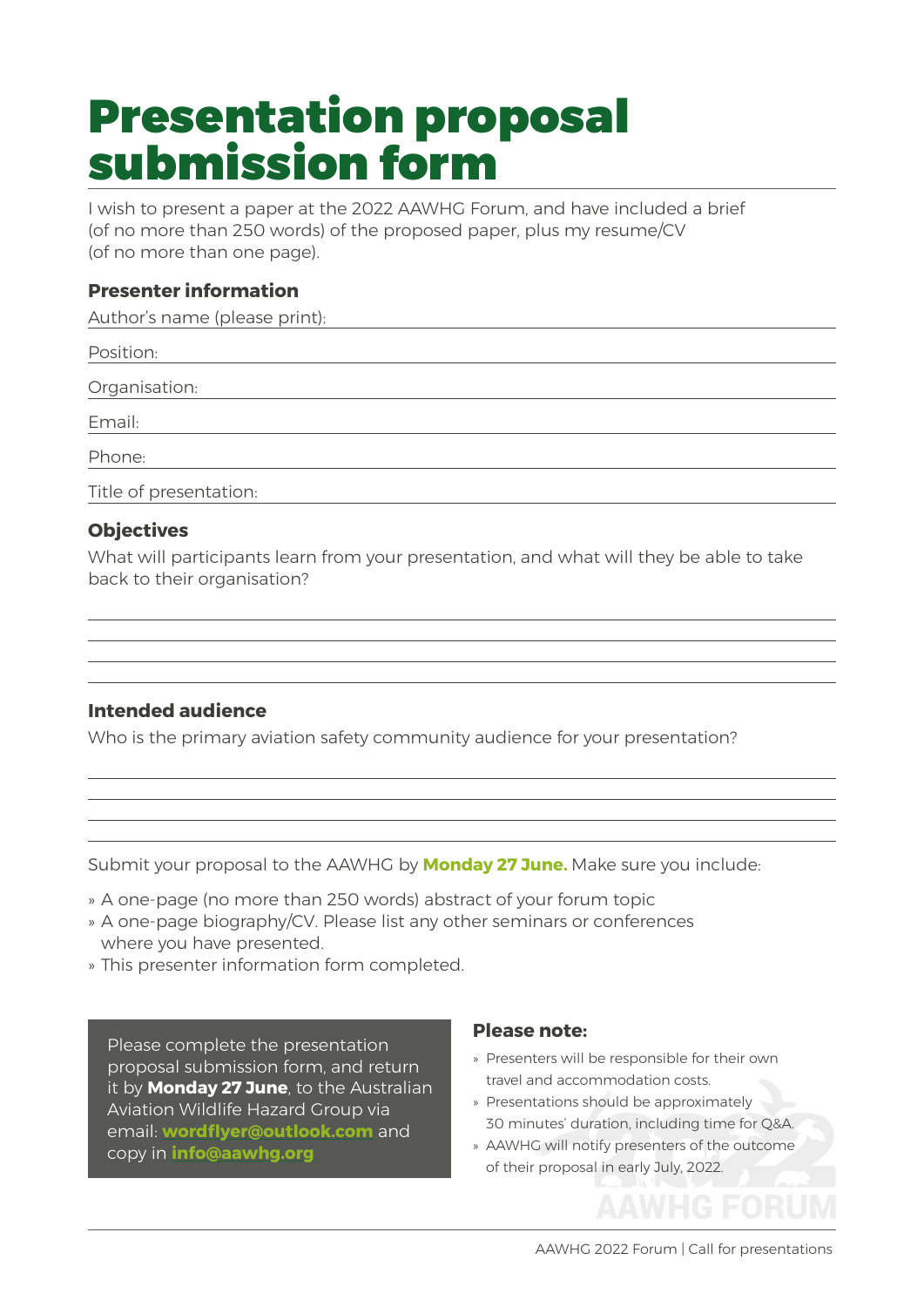## Abstract of your forum topic

**one-page (no more than 250 words)** 



AAWHG 2022 Forum | Call for presentations